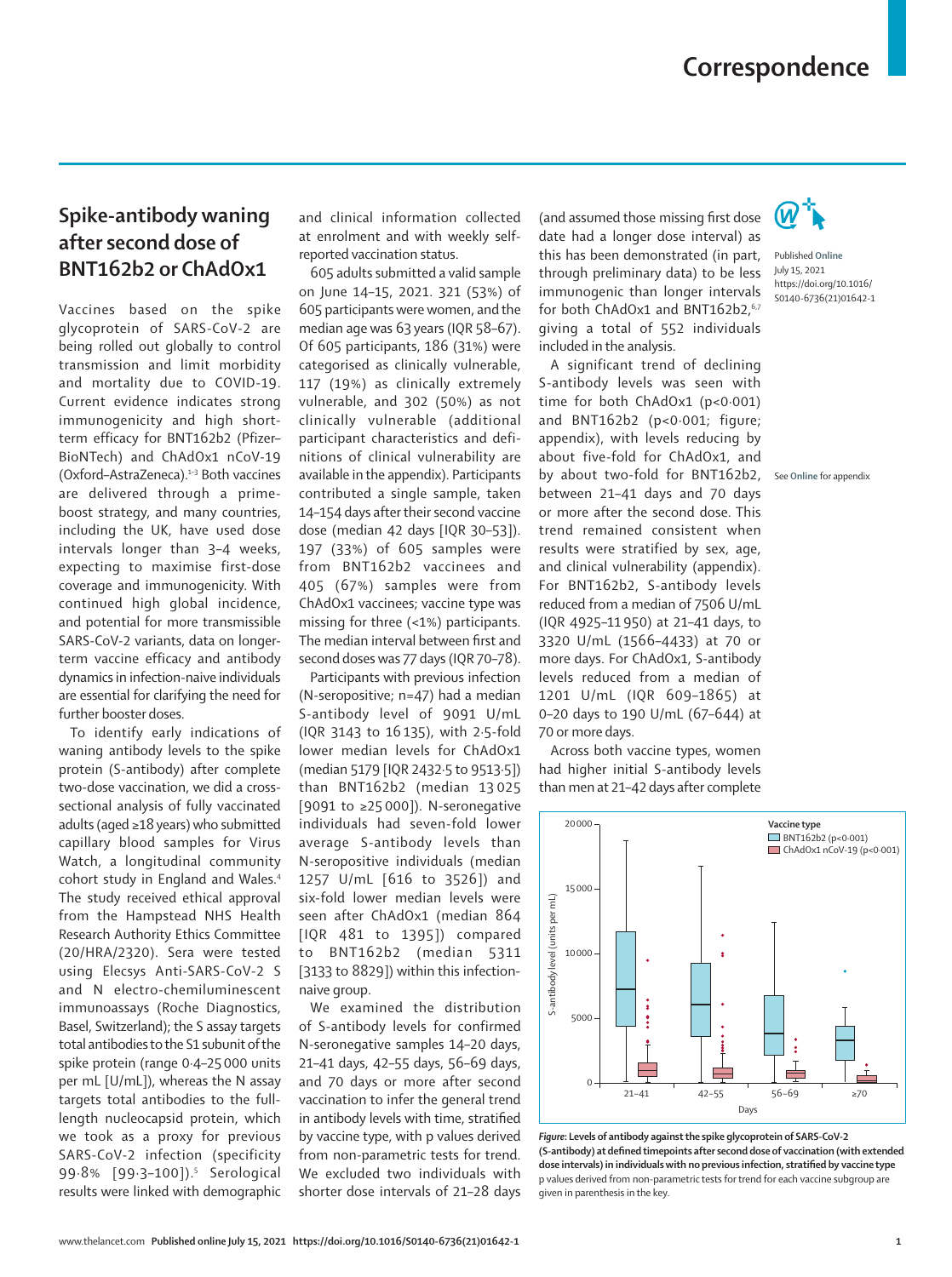vaccination; also ending with higher levels at 70 days or more (appendix). Similarly, those aged 18–64 years had higher levels at 21–42 days compared to those aged 65 years and older, with correspondingly higher levels at 70 or more days (appendix).

For BNT162b2 vaccinees, some disparity was noted by clinical vulnerability status in peak antibody levels at 21–41 days, although this pattern was not observed with ChAdOx1 (appendix). At 70 days or more, the pattern of disparities was different, with higher antibody levels in vulnerable groups for BNT162b2 and the reverse for ChAdOx1. These data suggest substantial underlying heterogeneity within clinical vulnerability groupings and are also limited by small numbers in the clinically extremely vulnerable strata. However, the trend for declining S-antibody levels with time remains consistent, and the low levels in clinically vulnerable ChAdOx1 vaccinees at 70 days or more might be cause for concern.

Our data suggest waning of S-antibody levels in infection-naive individuals over a 3–10-week period after a second dose of either ChAdOx1 or BNT162b2. These data are consistent with the decline in Spike-antibody and neutralising antibody levels observed after infection, although memory B-cell populations appear to be maintained.<sup>8,9</sup> As such, the clinical implications of waning antibody levels postvaccination are not yet clear, and it remains crucial to establish S-antibody thresholds associated with protection against clinical outcomes.

Although trends were consistent after stratification by key variables that are likely to affect the immune response, there might be residual confounding due to age and dosing interval as small numbers precluded more precise strata. These findings are also limited by the cross-sectional nature of the data. This analysis should be repeated with a larger number of participants to allow better adjustment for potential confounding,

**Submissions should be made via our electronic submission system at http://ees.elsevier.com/ thelancet/** and with longitudinal follow-up of antibody dynamics in individuals over 6–12 months to establish plateau levels, or time to seroreversion.

Higher antibody levels are possibly associated with greater protection against variants that can partially evade immunity, which could explain the observed higher efficacy (partly preliminary) of BNT162b2 compared to ChAdOx1 against the Delta variant  $(B.1.617.2).^{10,11}$  Disparity in peak antibody levels between vaccine types, and to a lesser extent between population groups, might therefore be important if antibody levels in some groups drop below (as yet undefined) thresholds of protection earlier than in others. There is, however, accumulating evidence suggesting the importance of T-cell-mediated immunity, particularly in individuals with weak or absent antibody responses, $12$  so it is possible that T-cell responses compensate to some extent as antibody responses wane.

In the context of recent advice in support of booster vaccinations from the UK's Joint Committee on Vaccination and Immunisation,<sup>13</sup> and given the potentially rapid S-antibody decline suggested by these data, heterologous regimens, which preliminary data suggest elicit stronger antibody and T-cell responses,<sup>14,15</sup> might provide more durable immunity and greater protection against emerging variants. However, the ultimate effect of different dose intervals and various heterologous combinations on clinical outcomes remain important unanswered questions. Principally, the ethical basis for universal booster dose deployment in highincome settings should be carefully considered in the context of widening global vaccine inequities. Data on disparities in peak antibody levels and rates of decline might therefore inform targeted and equitable booster deployment.

ACH serves on the UK New and Emerging Respiratory Virus Threats Advisory Group. All other authors declare no competing interests. The research costs for the study have been supported by the Medical Research Council Grant awarded to University College London. The study also received US\$15 000 of Facebook advertising credit to support a pilot social media recruitment campaign on Aug 18, 2020. Virus Watch received funding via the UK Government Department of Health and Social Care's Vaccine Evaluation Programme to provide monthly Thriva antibody tests to adult participants. This work was supported by the Wellcome Trust through a Wellcome Clinical Research Career Development Fellowship to RWA. Author contributions and members of the Virus Watch Collaborative are listed in the appendix.

*Madhumita Shrotri,* 

*Annalan M D Navaratnam, Vincent Nguyen, Thomas Byrne, Cyril Geismar, Ellen Fragaszy, Sarah Beale, Wing Lam Erica Fong, Parth Patel, Jana Kovar, Andrew C Hayward, \*Robert W Aldridge, on behalf of the Virus Watch Collaborative* **r.aldridge@ucl.ac.uk**

Institute of Health Informatics, University College London, WC1E 6BT London, UK

- 1 Polack FP Thomas SJ, Kitchin N, et al. Safety and efficacy of the BNT162b2 mRNA Covid-19 vaccine. *N Engl J Med* 2020; **383:** 2603–15.
- Voysey M, Clemens SAC, Madhi SA, et al. Safety and efficacy of the ChAdOx1 nCoV-19 vaccine (AZD1222) against SARS-CoV-2: an interim analysis of four randomised controlled trials in Brazil, South Africa, and the UK. *Lancet* 2021; **397:** 99–111.
- 3 Lopez Bernal J, Andrews N, Gower C, et al. Effectiveness of the Pfizer-BioNTech and Oxford-AstraZeneca vaccines on covid-19 related symptoms, hospital admissions, and mortality in older adults in England: test negative case-control study. *BMJ* 2021; **13:** 373.
- 4 Hayward A, Fragaszy E, Kovar J, et al. Risk factors, symptom reporting, healthcareseeking behaviour and adherence to public health guidance: protocol for Virus Watch, a prospective community cohort study. *BMJ Open* 2021; **11:** e048042.
- 5 The National SARS-CoV-2 Serology Assay Evaluation Group. Performance characteristics of five immunoassays for SARS-CoV-2: a head-to-head benchmark comparison. *Lancet Infect Dis* 2020; **20:** 1390–1400.
- 6 Voysey M, Costa Clemens SA, Madhi SA, et al. Single-dose administration and the influence of the timing of the booster dose on immunogenicity and efficacy of ChAdOx1 nCoV-19 (AZD1222) vaccine: a pooled analysis of four randomised trials. *Lancet* 2021; **397:** 881–91.
- Parry H, Tut G, Faustini S. BNT162b2 vaccination in people over 80 years of age induces strong humoral immune responses with cross neutralisation of P.1 Brazilian variant. *SSRN* 2021; published online March 31. https://dx.doi.org/10.2139/ssrn.3816840 (preprint).